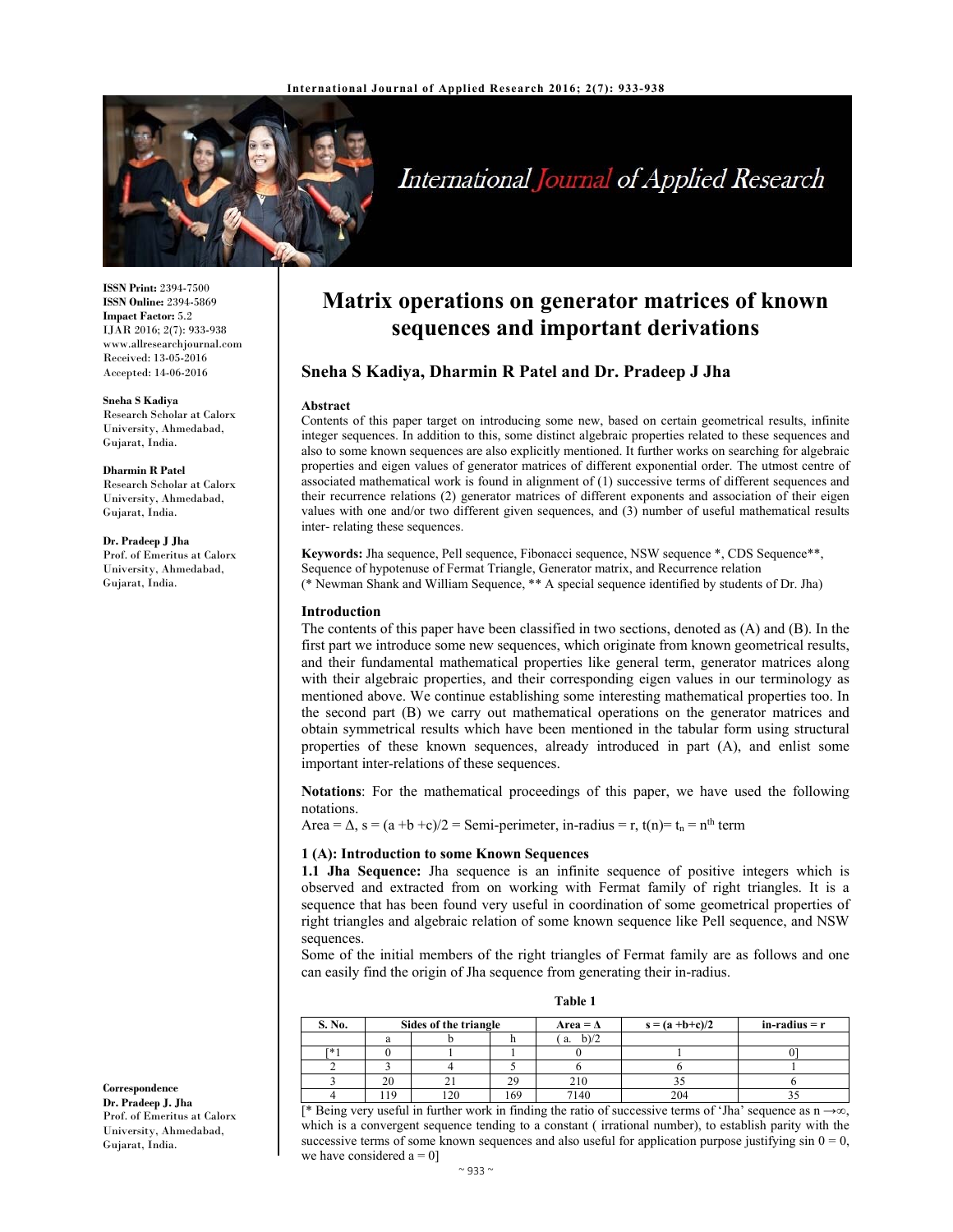It is important to note that

(1) The difference between the consecutive legs; i.e.  $|a-b|=1$ 

(2) The corresponding terms of the in-radius forms an infinite sequence known as 'Jha' sequence.

General term of Jha sequence, denoted as  $j$  (n) or  $j_n$ , is given by the following relation.

$$
J(n) = j_n = \frac{\sqrt{2}}{8} \left[ \left( 3 + 2\sqrt{2} \right)^{n-1} - \left( 3 - 2\sqrt{2} \right)^{n-1} \right] \text{ for } n \in \mathbb{N} \tag{1}
$$

Some terms of the Jha sequence are 0, 1, 6, 35, 204,………. with  $j(1) = 0$ ,  $j(2) = 1$ ,  $j(3) = 6$  etc.

The recurrence relation inherent in the terms is  $j_{n+2} = 6 j_{n+1} - j_n$ ,  $n \in N$  (2)

The generator matrix of the sequence is denoted as J is found from recurrence relation as follow

$$
\begin{pmatrix} j_3 \\ j_2 \end{pmatrix} = \begin{pmatrix} 6 & -1 \\ 1 & 0 \end{pmatrix} \begin{pmatrix} j_2 \\ j_1 \end{pmatrix}; J = \begin{pmatrix} 6 & -1 \\ 1 & 0 \end{pmatrix} \tag{3}
$$

Here we enlist certain mathematical properties of the matrix J.

p1. 
$$
|J| = |{6 \choose 1} - 1 \choose 0}| = 1
$$
 and Eigen Values are E<sub>j1</sub> = 3 ± 2 $\sqrt{2}$   
\np2.  $J^2 = {35 \choose 6} - 6 \choose -1; |j^2| = 1$  and Eigen Values are E<sub>j2</sub> = 17 ± 12 $\sqrt{2}$   
\np3.  $J^3 = {204 \choose 35} - 6; |j^3| = 1$  and Eigen Values are E<sub>j2</sub> = 99 ± 70 $\sqrt{2}$ 

p4. The most general form of the generator matrix is given by  $J^n = \begin{pmatrix} j_{n+2} & -j_{n+1} \\ j_i & j_i \end{pmatrix}$  $j_{n+1}^{j_{n+2}}$   $-j_n^{j_n+1}$ ;  $|j^n|=1$  (5)\*\*

Looking to the pattern of the eigen values we shall discuss its pattern after introducing Pell sequence and the sequence 3, 17, 99, ……( CDS sequence)

**1.2 Pell Sequence:** Much is said about and discussed on is the Pell sequence which results as the rational approximation sequence converging to  $\sqrt{2}$  and is obtained from a particular form of Pell equation  $x^2 - 2y^2 = \mp 1$ . The ratio (x/y) provides a close approximation to  $\sqrt{2}$ ; where x and y are natural numbers. The sequence of approximations is shown as follows.

1, 3/2, 7/5, 17/12, 41/29……… In this form the denominator of each fraction is a Pell number. To keep pace and maintain uniformity we introduce ' 0 'as the first term and write terms of Pell sequence as 0, 1, 2, 5, 12, 29, 70,......

The general term of the Pell sequence  $P_n = \frac{\sqrt{2}}{4} \left[ \left( 1 + \sqrt{2} \right)^{n-1} - \left( 1 - \sqrt{2} \right)^{n-1} \right]$  for  $n \in N$  (6) The inherent recurrence relation in the terms of the sequence is  $P_{n+2} = 2 P_{n+1} + P_n$  for  $n \in N$  (7) with  $P_1 = 0$ ,  $P_2 = 1$ 

The generator matrix of the sequence is denoted as P is found from recurrence relation as follows.  $\binom{P_3}{P_1}$  $\begin{pmatrix} P_3 \\ P_2 \end{pmatrix} = \begin{pmatrix} 2 & 1 \\ 1 & 0 \end{pmatrix} \begin{pmatrix} P_2 \\ P_1 \end{pmatrix}; P = \begin{pmatrix} 2 & 1 \\ 1 & 0 \end{pmatrix}$  $\begin{pmatrix} 2 & 1 \\ 1 & 0 \end{pmatrix}$  (8)

Here we enlist certain mathematical properties.

p1. P =  $\begin{pmatrix} 2 & 1 \\ 1 & 0 \end{pmatrix}$ ; |P|= -1 and Eigen Values are **E**<sub>P1</sub> = 1  $\pm 1\sqrt{2}$  = (P<sub>1</sub> + P<sub>2</sub>)  $\pm$  P<sub>2</sub>  $\sqrt{2}$ p2.  $P^2 = \begin{pmatrix} 5 & 2 \\ 2 & 1 \end{pmatrix}$ ;  $|P^2| = 1$  and Eigen Values are  $E_{P2} = 3 \pm 2\sqrt{2} = (P_2 + P_3) \pm P_3 \sqrt{2}$ p3.  $P^3 = \begin{pmatrix} 12 & 5 \\ 5 & 2 \end{pmatrix}$ ;  $|P^3| = -1$  and Eigen Values are E<sub>P3</sub> = 7 ± 5 $\sqrt{2} = (P_3 + P_4) \pm P_4 \sqrt{2}$ 

The general form of the generator matrix is given by

$$
P^{n} = \begin{pmatrix} P_{n+2} & P_{n+1} \\ P_{n+1} & P_n \end{pmatrix};
$$
 with  $|P^{n}| = (-1)^{n}$  for all  $n \in N$ 

Using the symmetry in the set of eigen values, we write a very important relation connecting the eigen values of matrices of different exponents of the basic generator matrix.

 $E_{\text{Pn}} = (P_n + P_{n+1}) \pm P_{n+1}$   $\sqrt{2}$  for all  $n \in \mathbb{N}$ ; where  $P_n$ , for each n, is the term of Pell sequence.

**1.3 CDS Sequence:** This sequence is an outcome of our extended work on Pythagorean triplets. It is a sequence of such positive integers when each of its individual term, if considered, as a shorter leg in a right triangle the next leg is always a perfect square.

General term of CDS sequence denoted as CDS  $(n)$  or CDS  $_n$  is given by the following relation. CDS (n) = CDS<sub>n</sub> =  $\frac{1}{2} \left[ (3 + 2\sqrt{2})^n + (3 - 2\sqrt{2})^n \right]$  for  $n \in N$  (9)

Some terms of the CDS sequence are 3, 17, 99, 577, ………. With CDS  $(1) = 3$ , CDS  $(2) = 17$ , CDS  $(3) = 99$  etc.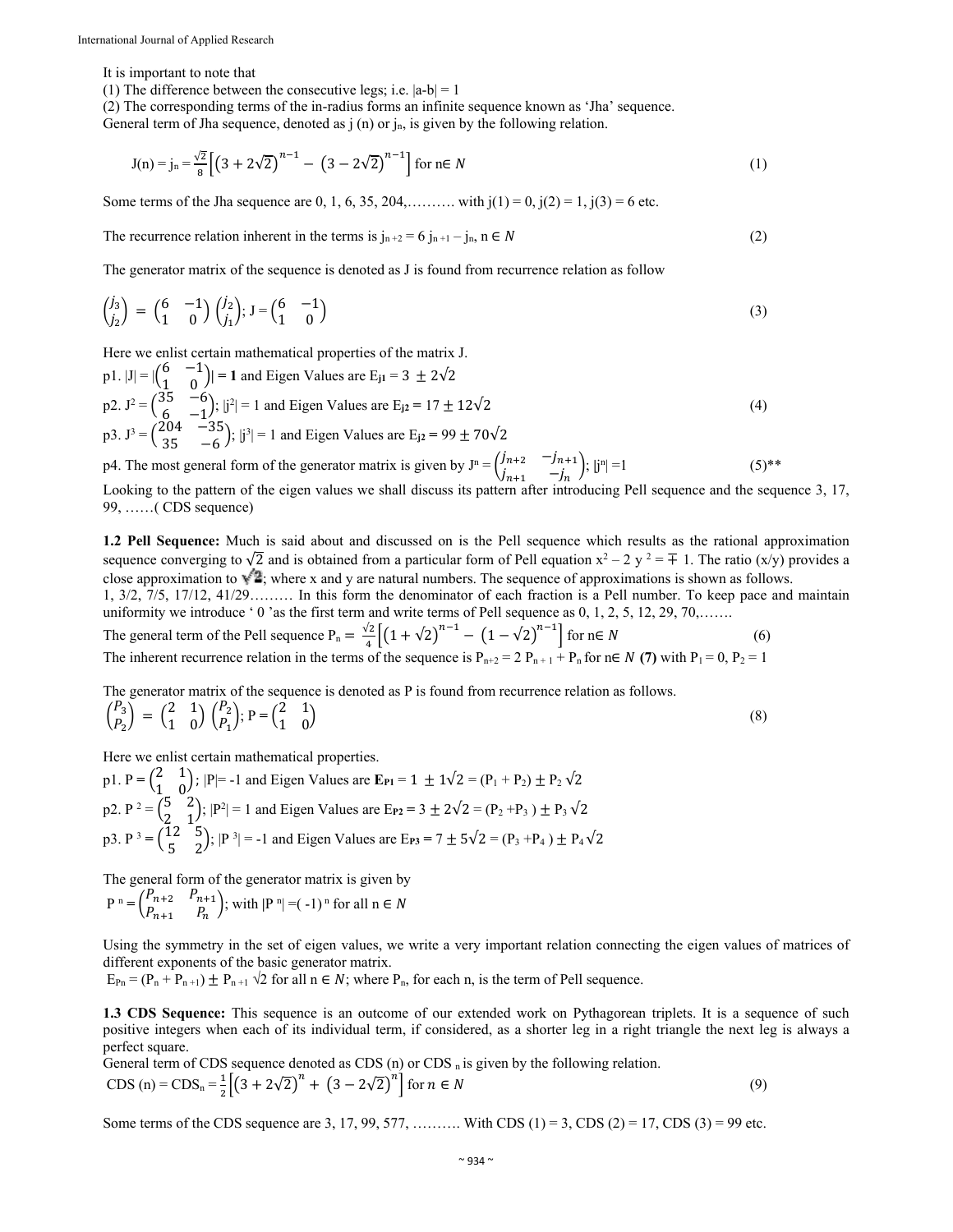**[\*\***For any primitive Pythagorean triplet (a, b, h), if a is a member of CDS sequence then b is a perfect square of an integer that satisfies  $a^2 + b^2 = h^2$ . As stated above, considering each term of CDS sequence as the shorter leg of a right triangle, the next leg b ( =  $x^2$  for some  $x \in N$ ) of the same triangle is given by the terms of the sequence 4, 144, 4900, …….. for which each term is a perfect square. This important and unique property empowers the introduction of CDS sequence**]** 

The recurrence relation inherent in the terms is C  $_{n+2} = 6$  C  $_{n+1} - C_n$  for  $n \in N$  (10)

**[Note:** At this stage it is important to note that the recurrence relation of Jha sequence and that of for CDS sequence is the same.]

The generator matrix of the sequence is denoted as C is found from recurrence relation as follows  $\begin{pmatrix} C_3 \\ C_1 \end{pmatrix}$  $\begin{pmatrix} C_3 \\ C_2 \end{pmatrix} = \begin{pmatrix} 6 & -1 \\ 1 & 0 \end{pmatrix} \begin{pmatrix} C_2 \\ C_1 \end{pmatrix};$ with the generator matrix  $C = \begin{pmatrix} 6 & -1 \\ 1 & 0 \end{pmatrix}$ 

Here we enlist certain mathematical properties.

p1.  $|C| = |\begin{pmatrix} 6 & -1 \\ 1 & 0 \end{pmatrix}| = 1$  and Eigen Values are  $E_{c1} = 3 \pm 2\sqrt{2}$ p2.  $C^2 = \begin{pmatrix} 35 & -6 \\ 6 & -1 \end{pmatrix}$ ;  $|C^2| = 1$  and Eigen Values are E<sub>c2</sub> = 17 ± 12√2 p3.  $C^3 = \begin{pmatrix} 204 & -35 \\ 35 & -6 \end{pmatrix}$ ;  $|C^3| = 1$  and Eigen Values are E<sub>c3</sub> = 99  $\pm 70\sqrt{2}$  $p4. C^4 = \begin{pmatrix} 1189 & -204 \\ 204 & -35 \end{pmatrix}; |C^3| = 1$  and Eigen Values are E<sub>c4</sub> = 577  $\pm$  408 $\sqrt{2}$ 

p5. The most general form of the generator matrix is given by  $C^n = \begin{pmatrix} C_{n+2} & -C_{n+1} \\ C & C \end{pmatrix}$  $\begin{pmatrix} C_{n+1} & C_{n+1} \\ C_{n+1} & -C_n \end{pmatrix}$ ;  $|C^n| = 1$  and its Eigen values of  $C^n$  are given by  $E_{cn} = (CDS n \pm P_{2n+1} \cdot \sqrt{2})$ 

**1.4 Fibonacci Sequence:** The most known and widely application oriented sequence is Fibonacci sequence. Some initial terms of Fibonacci sequence are  $0,1,1,2,3,5,8,13,$  .........

The general term denoted as  $f_n$  is given by the following result.

$$
f_n = \frac{1}{\sqrt{5}} \left[ \left( \frac{1+\sqrt{5}}{2} \right)^{n-1} - \left( \frac{1-\sqrt{5}}{2} \right)^{n-1} \right] \text{ for } n \in \mathbb{N} \tag{11}
$$

The recurrence relation in the terms of the sequence is  $f_n = f_{n-1} + f_{n-2}$  for  $n > 2$  and  $f_1 = 0$ ,  $f_2 = 1$ The generator matrix, denoted as 'F', of Fibonacci sequence is  $F = \begin{pmatrix} 1 & 1 \\ 1 & 0 \end{pmatrix}$  satisfying the continuation of terms of the sequence  $\int_{c}^{f_3}$  $\begin{pmatrix} f_3 \\ f_2 \end{pmatrix} = \begin{pmatrix} 1 & 1 \\ 1 & 0 \end{pmatrix} \begin{pmatrix} f_2 \\ f_1 \end{pmatrix}$ 

Here we enlist certain mathematical properties.

p1.  $F = \begin{pmatrix} 1 & 1 \ 1 & 0 \end{pmatrix}$ ;  $|P| = -1$  and Eigen Values are  $E_{F1} = \frac{1 \pm \sqrt{5}}{2} = \frac{\frac{(f_3 + f_1) \pm (f_2) \sqrt{5}}{2}}{2}$ p2. F<sup>2</sup> =  $\begin{pmatrix} 2 & 1 \\ 1 & 1 \end{pmatrix}$ ; |P<sup>2</sup>| = 1 and Eigen Values are E<sub>F2</sub> =  $\left(\frac{3\pm\sqrt{5}}{2}\right) = \left(\frac{(f_4+f_2)\pm(f_3)\sqrt{5}}{2}\right)$ p3. F<sup>3</sup> =  $\binom{3}{2}$ ; |P<sup>3</sup>| = 1 and Eigen Values are E<sub>F3</sub> =  $\left(\frac{4 \pm 2\sqrt{5}}{2}\right) = \left(\frac{(f_5 + f_1) \pm (f_4)\sqrt{5}}{2}\right)$ p4. The most general form of the generator matrix is given by  $F^n = \begin{pmatrix} f_{n+2} & f_{n+1} \\ f & f_{n+2} \end{pmatrix}$  $\begin{pmatrix} n+2 & n+1 \\ n+1 & n \end{pmatrix}$  $|F^n|$  =1 and its Eigen Values are  $E_{Fn} = \left(\frac{(fn+2+fn) \pm (fn+1)\sqrt{5}}{2}\right)$  for all  $n \in N$ 

**1.5 Fermat Hypotenuse sequence**

This sequence is an output of the work on finding the general term of the hypotenuses of right triangles of Fermat family.\* As per the discussion above the hypotenuses of right triangles of Fermat family are

1, 5, 29, 169, 985…..

We denote the general term by  $h(n)$  or  $h<sub>n</sub>$ .

We have some important observations here.

(1) These terms are even ordered terms of Pell- sequence.

(2) If  $J_{n+1}$  and  $J_n$  are two consecutive terms of Jha sequence then  $|J_{n+1} - J_n| = h_n$ 

(3)It has a recurrence relation observed successively from the third term.

 $h_1 = 1, h_2 = 5$  and  $h_{n+2} = 6$   $h_{n+1} - h_n$  for  $n \in N$  (12)

**[Note:** Recurrence relation of Fermat Hypotenuse sequence is the same as that of Jha sequence and also that of CDS sequence.]

The most general term of the hypotenuse sequence is given by the following formula.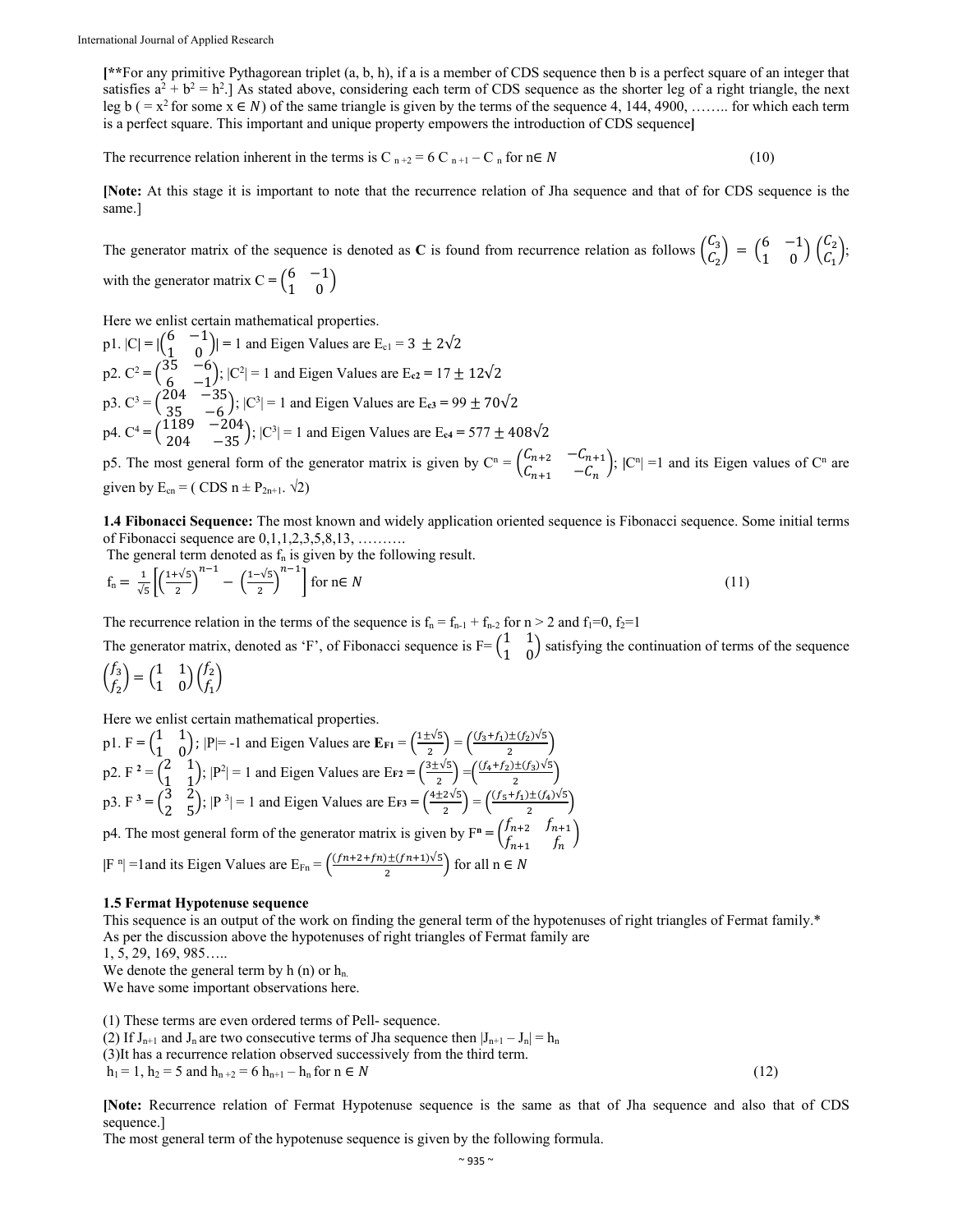$$
{}_{h_n} = \frac{1}{2\sqrt{2}} \left[ \left( \sqrt{2} + 1 \right) \left( 3 + 2\sqrt{2} \right)^{n-1} + \left( \sqrt{2} - 1 \right) \left( 3 - 2\sqrt{2} \right)^{n-1} \right] \tag{13}
$$

The generator matrix of the sequence is denoted as **H** is found from recurrence relation as follows.

$$
H = \begin{pmatrix} 6 & -1 \\ 1 & 0 \end{pmatrix}
$$
, we have  $h_1 = 1$ ,  $h_2 = 5$ ,  $h_3 = 29$ 

**[\***A Fermat family of right triangles is the one whose non- hypotenuse sides differ by unity. If **a** and **b** are two consecutive sides increasing order of magnitude then  $|b - a| = 1$ ] We have the successive terms as follows.

 $\binom{h_3}{h}$  $\begin{pmatrix} h_3 \\ h_2 \end{pmatrix} = \begin{pmatrix} 6 & -1 \\ 1 & 0 \end{pmatrix} \begin{pmatrix} h_2 \\ h_1 \end{pmatrix}$  $\binom{n_2}{h_1}$  and so on.

 $-$  0  $N$ 

za.

Here we enlist certain mathematical properties.

p1. H = 
$$
\begin{pmatrix} 0 & -1 \ 1 & 0 \end{pmatrix}
$$
 and |H| = 1 and Eigen Values are E<sub>h1</sub> =  $\begin{pmatrix} 3 & \pm 2\sqrt{2} \\ \pm 2\sqrt{2} & 1 \end{pmatrix}$   
p2. H<sup>2</sup> =  $\begin{pmatrix} 3 & -6 \\ 6 & -1 \end{pmatrix}$ ; |H<sup>2</sup>| = 1 and Eigen Values are E<sub>h2</sub> = 17 ± 12 $\sqrt{2}$   
p3. H<sup>3</sup> =  $\begin{pmatrix} 204 & -33 \\ 38 & -6 \end{pmatrix}$ ; |H<sup>3</sup>| = 1 and Eigen Values are E<sub>h3</sub> = 99 ± 70 $\sqrt{2}$  (14)

p4. It is clearly observed that the entries of the matrix H and its exponents are nothing but the terms of Jha sequence and using the fact we write general form of the generator matrix is

$$
\begin{pmatrix}\n\boldsymbol{f}_{n+2} & -\boldsymbol{f}_{n+1} \\
\boldsymbol{f}_{n+1} & -\boldsymbol{f}_n\n\end{pmatrix}
$$
\nwhere  $j_n$  is the n<sup>th</sup> term of Jha sequence.  
\nIn the same pattern we have  $|H^n| = 1$ 

 $|=1$  (15) Looking to the pattern of the eigen values one can easily identify that the Eigen values of each matrix in the above set-up are the algebraic sum of **CDS** sequence and odd terms of Pell sequence ( for  $n > 1$ ). This is the most important observation.

## **1.6 NSW \* Sequence**

## **[\*Newman Shank William sequence]**

This sequence is the outcome of combined work of the above mentioned mathematicians. Some initial terms of NSW sequence are 1, 7, 41, 239, 1393, 8119, 47321,……

For the reference work to this paper we denote the terms by the symbol N(n) or N<sub>n</sub> for  $n \in \mathbb{N}$  $N_1 = 1, N_2 = 7, N_3 = 41...$ 

It has been found very useful in interpreting and comparing

(1)Recurrence relation of Jha sequence, Fermat sequence of hypotenuse, and CDS sequence etc

(2) The terms of the sequence independently shows the sum of two successive legs of Fermat right triangles

(3) a sequence resulting as the sum of first  $(2n+1)$  terms is square 0f  $(n+1)$ <sup>th</sup> term

 $N_1 + N_2 + N_3 = 1 +7 + 41 = N_2^2 = (7)^2 = 49$  and  $\sum_{i=1}^{i=5} N_i = (N_3)^2 = (41)^2 = 1681$ 

This property is very useful and interesting which is rarely found.

Some important features of this sequence are as follows.

**p1**: It has the same recurrence relation in its terms as is found in that of Jha sequence, CDS sequence and Fermat sequence of hypotenuse]

For  $n>2$ ,  $N_n = 6 N_{n-1} - N_{n-2}$ 

**p2:** As can be derived from recurrence relation and also as an application of Jha sequence, general term of the NSW sequence, denoted as  $N_n$  is

$$
N_n = \frac{1}{2} \left[ \left( 1 + \sqrt{2} \right) \left( 3 + 2\sqrt{2} \right)^{n-1} + \left( 1 - \sqrt{2} \right) \left( 3 - 2\sqrt{2} \right)^{n-1} \right]
$$
\n(16)

**p3:** The generator matrix of the sequence is  $N = \{x_i, y_i\}$ . Where  $N_1 = 1, N_2 = 7, N_3 = 41...$ We have the successive terms as follows.  $\binom{n_3}{n}$  $\binom{n_3}{n_2} = \binom{6}{1} \binom{n_2}{n_1}$  $\binom{n_2}{n_1}$  and so on.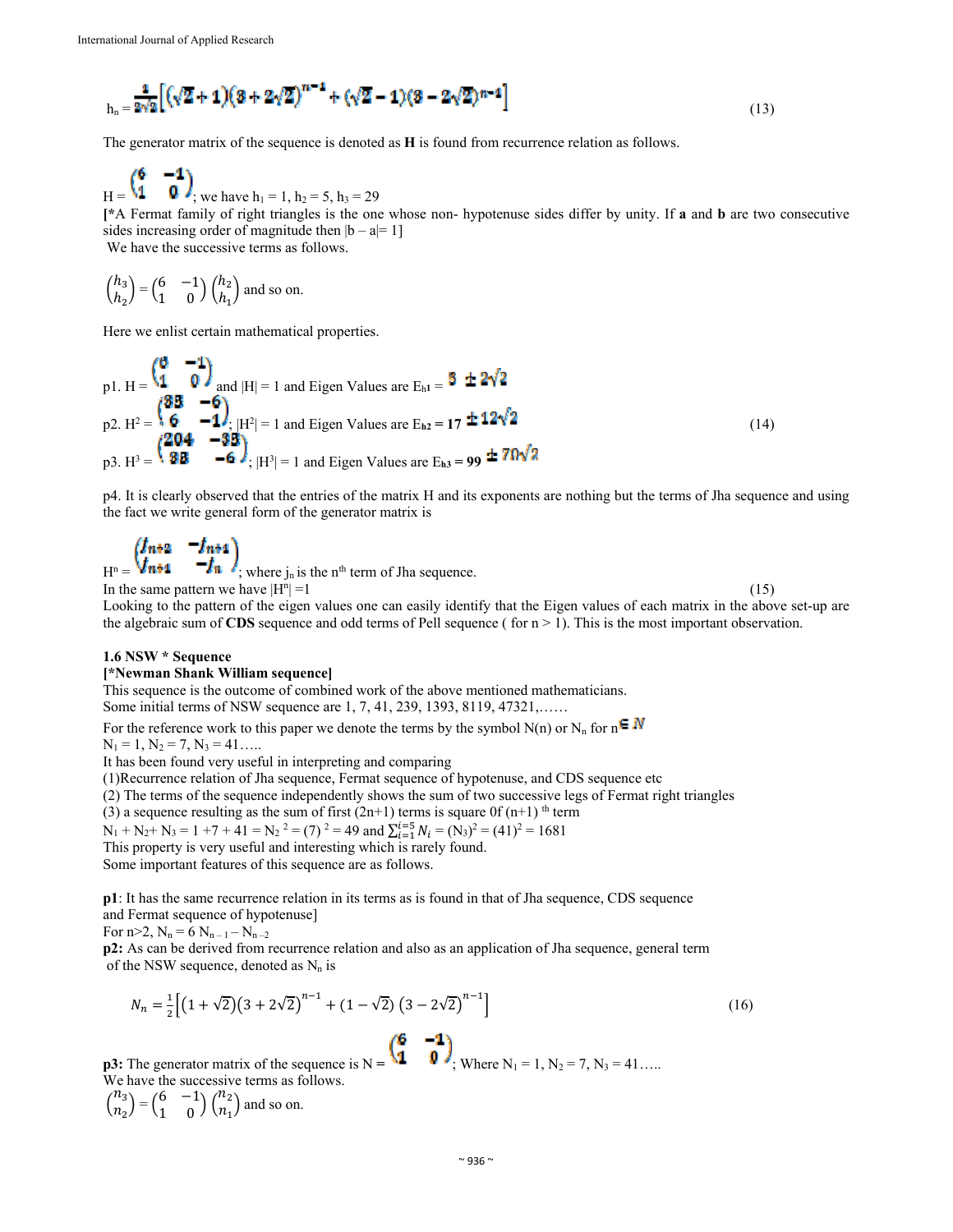Here we enlist certain mathematical properties.

1. N = 
$$
\begin{pmatrix} 0 & -1 \ 1 & 0 \end{pmatrix}
$$
 and |N| = 1 and Eigen Values are E<sub>n1</sub> =  $\frac{3 \pm 2\sqrt{2}}{2}$   
\n2. N<sup>2</sup> =  $\begin{pmatrix} 85 & -6 \ 6 & -1 \end{pmatrix}$ , N<sup>2</sup>| = 1 and Eigen Values are E<sub>n2</sub> = 17 ± 12 $\sqrt{2}$   
\n3. N<sup>3</sup> =  $\begin{pmatrix} 204 & -85 \ 85 & -6 \end{pmatrix}$ , N<sup>3</sup>| = 1 and Eigen Values are E<sub>n2</sub> = 99 ± 70 $\sqrt{2}$  (17)

p4: It is clearly observed that the entries of the matrix N and its exponents are nothing but the terms of Jha sequence and using the fact we write general form of the generator matrix is

$$
\mathbf{N}^{\mathbf{n}} = \begin{pmatrix} \mathbf{I}_{\mathbf{n+1}} & -\mathbf{I}_{\mathbf{n+1}} \\ \mathbf{I}_{\mathbf{n+1}} & -\mathbf{I}_{\mathbf{n}} \end{pmatrix}; \text{ where } \mathbf{j}_{\mathbf{n}} \text{ is the } \mathbf{n}^{\text{th}} \text{ term of } \mathbf{J}\text{ has sequence.}
$$
\nIn the same pattern we have  $|\mathbf{N}^{\mathbf{n}}| = 1$  (18)

**[**Looking to the pattern of the eigen values one can easily identify that the Eigen values of each matrix in the above set-up are the algebraic sum of CDS sequence and odd terms of Pell sequence ( for  $n > 1$ ). This is the most important observation.]

# **1.7 Comments on Eigen Values**

During the discussion of all the different sequences from 1.1 'Jha' Sequence up to 1.6

'NSW' sequence; we have observed that the sequences which have the same generator matrix have the same eigen values and it is obvious. The important point drawing sharp attention is the eigen values of  $n<sup>th</sup>$  exponent of the generator matrix. The first part of the eigen value is the corresponding term of 'CDS' sequence and the second part is either  $2\sqrt{2}$  times corresponding terms of 'Jha' sequence or it is the

 $(2n+1)$ <sup>th</sup> term of the 'Pell' sequence for  $n \ge 1$  If G stands for the generator matrix then eigen values of G<sup>n</sup> are E(G<sup>n</sup>) = CDS(n)  $\pm 2\sqrt{2}$  (j(n)) = CDS(n)  $\pm \sqrt{2}$ . (P(2n+1))

# **2 (B): Inter-Relationship between the sequences**

Now we study inter relationship between these different sequences and identify important characteristics.

We have discussed, in order, (1) Jha sequence, (2) Pell sequence, (3) CDS sequence, (4) Fibonacci sequence, (5) Fermat sequence of Hypotenuse, and (6) NSW sequence

Some important derivations connecting the terms of the above mentioned sequences are listed below. All these results are algebraically derived using elementary properties.

| S. No.                        | Name of the<br><b>Sequence</b> | <b>General Term</b>                                                                                                                          | Recurrence<br><b>Relation</b>           | Some initial terms              |
|-------------------------------|--------------------------------|----------------------------------------------------------------------------------------------------------------------------------------------|-----------------------------------------|---------------------------------|
|                               | Pell Seq.                      | $P_n = \frac{\sqrt{2}}{4} \left[ \left( 1 + \sqrt{2} \right)^{n-1} - \left( 1 - \sqrt{2} \right)^{n-1} \right]$                              | $P_{n+2} = 2P_{n+1} + P_n n \in$<br>N   | 0, 1, 2, 5, 12, 29, 70,<br>169  |
| $\mathfrak{D}_{\mathfrak{p}}$ | Jha Seq.                       | $J_n = \frac{\sqrt{2}}{8} \left[ \left( 3 + 2\sqrt{2} \right)^{n-1} - \left( 3 - 2\sqrt{2} \right)^{n-1} \right]$                            | $j_{n+2} = 6 j_{n+1} - j_n, n \in$<br>N | 0, 1, 6, 35, 204, 1189,<br>6930 |
| 3                             | NSW Seq.                       | $N_n = \frac{1}{2} \left[ (1 + \sqrt{2})(3 + 2\sqrt{2})^{n-1} + (1 \right]$<br>$-\sqrt{2}$ ) $(3-2\sqrt{2})^{n-1}$                           | $N_{n+2} = 6N_{n+1} - N_n$<br>$n \in N$ | 1, 7, 41, 239, 1393,<br>8119    |
| $\overline{4}$                | CDS Seq.                       | $CDS_n = \frac{1}{2} \left[ \left( 3 + 2\sqrt{2} \right)^n + \left( 3 - 2\sqrt{2} \right)^n \right]$                                         | $C_{n+2} = 6C_{n+1} - C_n$<br>$n \in N$ | $3, 17, 99, 577, 3363, \ldots$  |
| 5                             | Hypotenuse                     | $H_n = \frac{1}{2\sqrt{2}} \left[ (1 + \sqrt{2})(3 + 2\sqrt{2})^{n-1} + (1 - \sqrt{2})^{n-1} \right]$<br>$-\sqrt{2}$ ) $(3-2\sqrt{2})^{n-1}$ | $H_{n+2} = 6H_{n+1} - H_n$<br>$n \in N$ | 1, 5, 29, 169, 985,<br>$5741$   |

(1) Different sequences regulated by the same recurrence relation have the same generator matrix.

E.G. Jha sequence, CDS sequence, Fermat hypotenuse sequence, and NSW sequence –all these have the same recurrence relation.

 $T_{n+2}$  = 6  $T_{n+1}$  -  $T_n$  for all ne N

As a result their generator matrix is  $\begin{pmatrix} 6 & -1 \\ 1 & 0 \end{pmatrix}$ 

Remaining properties have been derived using algebraic coordination between general terms of these sequences. All these results can be verified using general terms of the above sequences.

(2) 
$$
P_n + P_{n+1} = N_n
$$
  
\n(3)  $P_{n+1} + P_{n+2} = CDS_n$   
\n(4)  $P_{2n} = H_n$   
\n(5)  $\frac{1}{2}P_{2n-1} = J_n$   
\n(6)  $J_n + J_{n+1} = N_n$